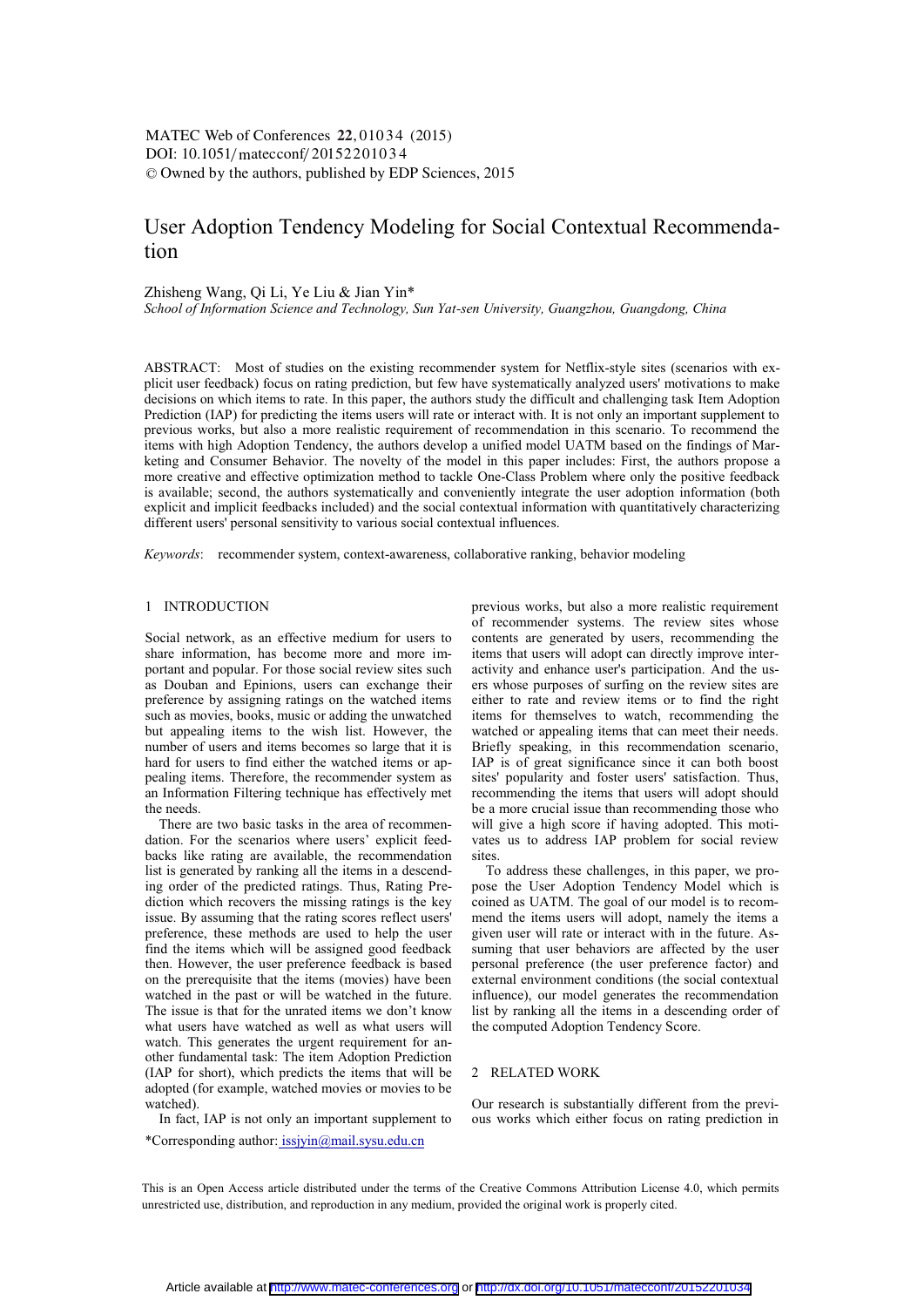the scenarios with user explicit feedbacks[6, 7], or cast the recommendation task as user adoption predictions in the scenarios without explicit feedbacks[4, 9].

One-Class Problem is the main challenge of IAP. An intuitive idea is given to introduce negative examples from missing data. Existing approaches can be broadly classified into two categories: One is to randomly sample negative samples from the missing data [2, 8], and another is to treat all the missing data as negative samples with adding weights on them [8].

The information Integration is another challenge to build more accurate recommender system. Social information is utilized to better shape the user latent space typically. For example, [6] makes a recommendation by adding additional social regularization terms in MF to constrain the user latent feature vectors to be similar to his or her friends' average latent features. [12] proposes a category-specific social trust influence weight which outlines several variants of weighting friends within circles based on their inferred expertise levels. And the contextual information has also been recognized as an important factor[5, 11].

## 3 FRAMEWORK

Definition: The Adoption Tendency Score  $(ATS_{i,j})$ reflects the tendency for user i to adopt the item j. The higher ATS is, the higher probability for user to adopt is.  $ATS_{i,j} = P_{i,j}$  I<sub>ij</sub>, where  $P_{i,j}$  and  $I_{ij}$  respectively represent the user personal factors and the environmental influence factors.

As the user personal factors followed with MF-based methods, we assume that how much a target user i likes the given item j depends on the user latent feature  $U_i$  and the item latent feature  $V_j$ . Finally,  $P_{i,j}$  =  $U_i \cdot V_j$ .

The environmental Influence Factor: Social contextual environment can also influence the user decision-making process. Assume that we have extracted social contextual features (The detail feature extraction discussion is beyond this paper).  $F_{jk}^{(i)}$  is the *k*th features of item j with respect to user i. For example, when the *k*th feature is "Friends",  $F_{jk}^{(i)}$  can be the number of the user i's friends who adopted the item j. When the *k*th feature refers to "Genres=Horror", then  $F_{j,k}^{(i)} = 1$  if the item j is a horror movie, or \$0\$ otherwise. Then, we normalize each feature value to [0, 1]. To quantitatively capture the different sensitivity to various features for each user, we develop a latent factor S.  $S_{ik}$  is used to describe the sensitivity of the user i to the *k*th feature. Finally, the environmental influence is shown as follows:

$$
I_{i,j} = \sum_{k} S_{i,k} \cdot F_{j,k}^{(i)}
$$

As the motivation mentioned earlier, we propose a unified recommendation framework for IAP to model the user decision-making process by leveraging explicit and implicit feedbacks, social contextual information embedded in the social network. The framework of our model is illustrated in Figure 1. Thereinto, the ATS of user i that has on item j can be formally denoted as follows:

$$
A = P \odot I = U^T V \odot S^T F \tag{1}
$$

## 4 USER ADOPTION TENDENCY MODEL

#### 4.1 *Random UATM (r-UATM)*

Assumption 1: For a given user, the ATS of positive samples (adopted items) are greater than the ATS of the negative samples (rejected items).

This assumption makes collaborative ranking [2, 9] applicable to IAP. Our intuition can be encoded as a problem of rank optimization. Given a user i and two items which are m and n, we use the following pairwise model to define the probability that an item m ranks before an item n according to the ATS:

$$
P(rank(m) < rank(n)|i) = \frac{1}{1 + e^{-(A_{im} - A_{in})}} \quad (2)
$$

Where,  $A_{im}$  and  $A_{in}$  are the ATS of user i that have on item m and n respectively. For our optimization problem, the pair set D can be defined as follows:

$$
D = \{ \langle i, m, n \rangle | m \in Pos(i), n \in Neg(i) \} (3)
$$

Where Pos(i) is the positive set which consists of items adopted by the user i, and Neg(i) is the negative set which consists of items rejected by the user i. Our optimization task is to maximize the probability that the positives rank before the negatives. As we know, we can't explicitly get the negatives, namely the items that the user won't adopt in the future. All we have is either positive or unobserved. Based on the statistics on the real-world dataset among the unobserved samples, the number of the negatives is far greater than that of the positives. Hence, we use sampling technique to get negatives in the training procedure. Finally, to maximize the probability in Eq.(2), it is equivalent to minimize the objective function shown as follows:

$$
\underset{S,U,V}{argmin} \sum_{ \in D} ln(1 + e^{-(A_{im} - A_{in})} + Regularization (4))
$$

# 4.2 *Prototype UATM (p-UATM)*

The first objective which we propose to some extent is used to solve the problem brought by no-negative samples. And we may simultaneously introduce the noise as well. Even though the probability that the negative samples we obtain through random sampling are the items that user won't adopt is very high, we still probably mistaken assign the items adopted in the future to negative samples. Hence, in order to tackle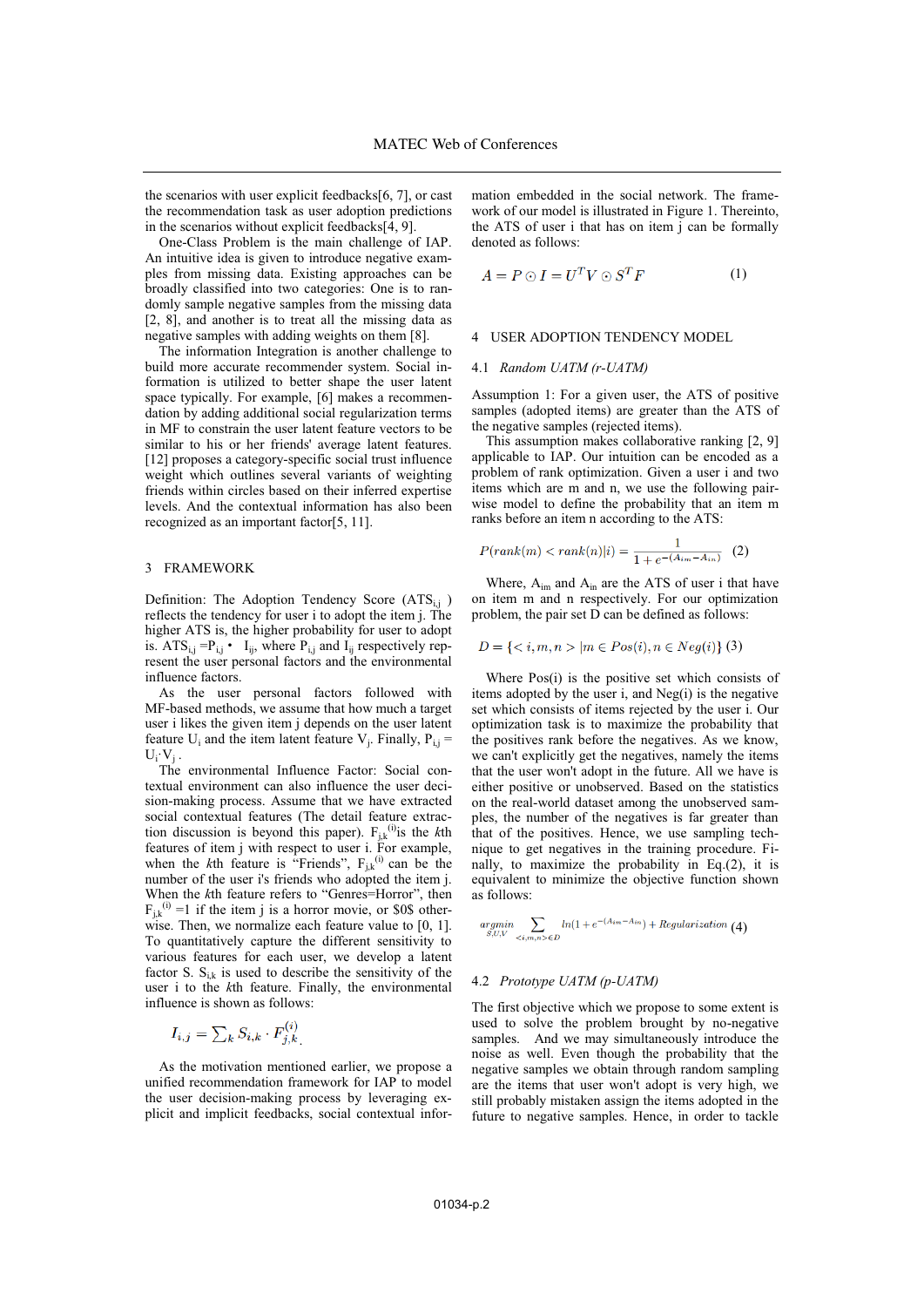this problem, we propose another objective function in Eq.(5) with the following assumption.

Assumption 2: For a given user, the ATS of the adopted item is greater than average ATS of the unobserved items. The greater ATS of the item which surpasses the average of the unobserved items, the higher probability that the user adopts the item is.

This assumption is consistent with application scenarios since the number of negatives is far greater than that of positives. With this assumption, our recommendation task can be converted to the rank problem of the positive samples with the unobserved samples instead of the negative samples. To maximize the probability that the ATS of the adopted items which are greater than average ATS of the unobserved items, it is equivalent to minimize the objective function in Eq. $(5)$ :

$$
\underset{S,U,V}{argmin} \sum_{ \in O} ln(1 + e^{-\Delta_{ij}}) + \text{Regularization (5)}
$$

Where  $O = \{ \langle i, j \rangle | user \text{ is adopted item } j \}$  is the observed adoption set, and  $\Delta_{ij} = A_{ij} - A_i$ . A<sub>ij</sub> is the ATS of the adopted item, and  $A_i$  which serves as a negative prototype that can be calculated by the average ATS of the unobserved items. The objective function enables us to avoid explicitly introducing negative samples. The advantages will be verified in the experiments.

## 4.3 *Behavioral regularization*

Based on the intuition that historical rating scores can be used to reflect preference and historical adoptions that can be used to reflect personal sensitivity to various social contextual features, we embed them into the objective function by introducing the rating matrix R and the adoption behavior matrix B to respectively constrain P and S. Where  $R_{ij}$  is the user i's rating score on item j and  $B_{pq}$  is the ratio of user p's adoptions at feature q (For example, if 30% of adopted movies are horror movies, then the sensitive value is 0.3). With behavioral regularization we can extend the Eq. (5) as follows:

$$
\underset{S,U,V}{argmin} \sum_{ \in O} \ln(1 + e^{-\Delta_{ij}}) + \lambda_1 ||P - R||_F^2 + \lambda_2 ||S - B||_F^2 \tag{6}
$$

Where,  $\|\cdot\|_F^2$  is the Frobenius norm and  $\lambda_1, \lambda_2$ are the tuning parameters. To avoid over-fitting, we introduce the following global regularization term which constitutes a constraint of the complexity of S, U, and V:

$$
\underset{S,U,V}{argmin} \sum_{ \in O} \frac{\ln(1 + e^{-\Delta_{ij}}) + \lambda_1 ||P - R||_F^2}{\sum_{i,j=1}^n |S - B||_F^2 + \lambda_3||S||_F^2 + \lambda_4 ||U||_F^2 + \lambda_5 ||V||_F^2}
$$
(7)

A local minimum of the objective function given by Eq. (7) can be found by performing gradient descent in S, U, and V, which are iteratively updated.

# 5 EXPERIMENT

# 5.1 *Dataset description*

We use the version of Douban dataset shared by Erheng Zhong and so on [13]. The original data consists of 5257666 adoptions between 33561 users and 87081 movies. It also has the relationships among the users. To obtain rich contextual information, we further select webpages of the relative movies from Douban website and extract 566 social contextual features in total, including Friends (1), Popularity (1), Quality (1), Freshness (300), Genres (37), Language (130) and Location (96). The trivial process of feature extraction is omitted for limited space. Furthermore, we discard the movies which we fail to select their property information and remove the users who are suspected as spammer (which means adopting mass movies within a limited time). Finally, we collect 4270761 adoptions between 32948 users and 40212 movies.

#### 5.2 *Experimental protocol*

Different from the task of traditional movie recommendation, our task is to recommend movies which will be adopted in the future. To simulate the real application scenarios, our model and all baselines are required to predict the user adoption behavior in the future according to the historical behavior. For Douban dataset, we partition the dataset into 3 parts: the test set which including the adoptions in the last month (Oct. 2011), the validation set which including the data in Sep. 2011, and the training set consists of the others( before Sep. 1, 2011). We use the validation set to tune the parameters of our models and all the baselines. And then, we utilize the tuned parameters to train models on training-validation set. Since we cannot treat all the items that have no feedbacks in the test(validation) set as irrelevant/negative ones, we adopt a conventional widely-used evaluation strategy [3, 11]. For each user in test (validation) set, we randomly select 40 movies that have no feedback as irrelevant items and construct a candidate list which includes these 40 movies together with those positive ones. The goal is to rank the movies which users really adopted in front of the randomly sampled ones. We use four standards and popular evaluation metrics to measure and compare the performance of various recommendation models:

$$
Precision@n = \frac{\# \ of \ adoptions \ in \ Top \ n \ list}{n}
$$

$$
Recall@n = \frac{\# \ of \ adoptions \ in \ Top \ n \ list}{\# \ of \ total \ adoptions}
$$

$$
F1@n = \frac{2 \times Precision@n \times Recall@n}{Precision@n + Recall@n}
$$

$$
AP_i@n = \frac{\sum_{n=1}^{N} Precision@n \times I(n)}{\# \ of \ adoptions \ of \ user \ i}
$$

Where N is the length of recommendation list and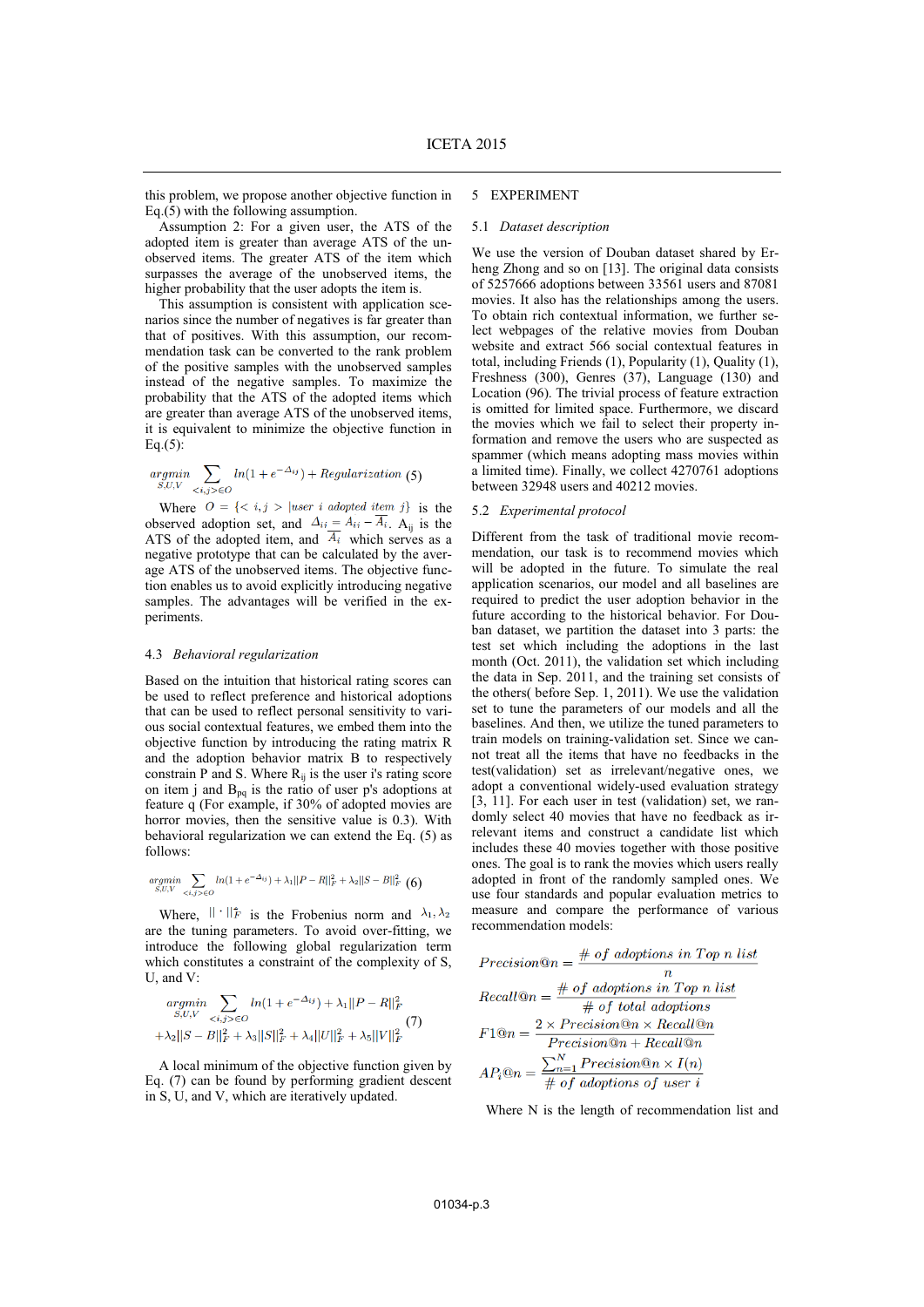$I(n)$  is the indicator function returning 1 if the n-th recommended item is adopted by i or 0 otherwise. Mean Average Precision (MAP) can be obtained by averaging AP of all the users.

We compare the proposed methods with baseline methods: Item-based CF [10], User-based CF, BMF, KDDCUP07 [4], SoReg [6], SoCo [5], CTR [2], and some reduction versions of UATM.

#### 5.3 *Results*

Note that all the metrics evaluate the performance of Top-N recommendation. Thus, we plot the values of the metrics with different N.



Figure 1. Performance comparison over 4 metrics for theoptimization objective

**Optimization Objective** In order to verify the advantage of the proposed optimization objective, we conduct this experiment without utilizing any social and contextual information. As is exhibited in Figure 1, the proposed p-MF model consistently outperforms the other methods over all the metrics. The performance of BMF is the worst among all the approaches, which verifies that the optimization objective of rating prediction is not consistent with our recommendation scenarios. Different from BMF, the method which won KDDCup07 is a tailor made for IAP. However, the performance is not as good as expected since it regards all the missing ratings as negatives and the optimization objective is to minimize the RMSE on the binary matrix. User-based CF and Item-based CF achieve relatively good performance since they naturally recommend popular items. Nevertheless, it is hard to further incorporate social and contextual information into these methods. Finally, although r-MF (BPR-MF) is comparable with the proposed p-MF, it is clear that introducing a negative prototype is of value to further boost the performance.



Figure 2. Performance comparison over 4 metrics for the user sensitivity modeling



Figure 3. Performance comparison over 4 metrics for the unified model

**User Sensitivity Modeling** Another innovation of our proposed models is quantitatively characterizing the social contextual influence on different users. We provide a comparison of three approaches which identically derive the optimization objective from Collaborative Ranking: The p-UATM models user's personal sensitivity; the modified version of p-UATM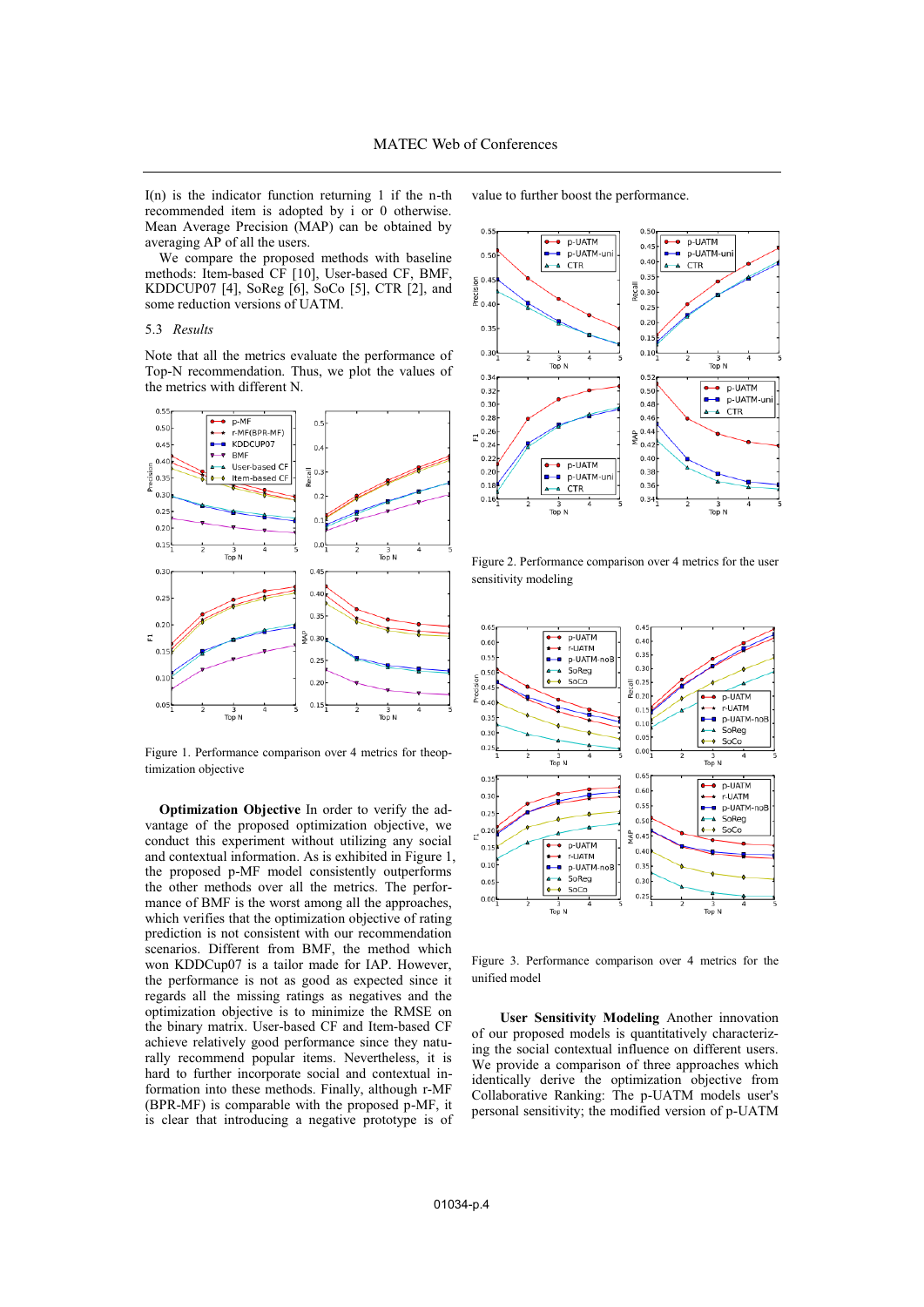uniformly characterizes the average sensitivity of all the users; and the CTR estimates the global influence of various social contextual explicit features in a linear combination model. Thus, the comparison can be focused on the different granularity of sensitivity modeling. Figure 2 shows that the improvement of our proposed model over the two baselines is obvious. This provides strong evidence that the personalized sensitivity factor is indeed useful to improve the quality of recommendation Compared with the CTR, the p-UATM-uni achieves only slightly better precision, which indicates that the average sensitivity without personalization can make limited contributions.

**Unified Model** To the best of our knowledge, there is no existing work which tackles the IAP integrating adoption information and the social contextual information in similar scenarios. We adapt the state-of-the-art social contextual recommendation methods for rating prediction to IAP by training them on a binary adoption matrix. The comparison results are shown in Figure 3. SoReg which only considers the social relationships performs the worst. Although it is reported that SoCo clearly outperforms SoReg for rating prediction task, SoCo works poorly in this situation. As what we have observed, both the UATM and its variations have a more significant improvement than others. More specifically, the p-UATM consistently performs better than the r-UATM over all various N, which demonstrate the effectiveness and necessity of utilizing negative prototype again. The observation that the p-UATM outperforms the p-UATM-noB supports the importance to utilize the user historical behavior information.

## 6 CONCLUSION

Our research improves the understanding of the challenging but realistic recommendation task IAP. By modeling user's motivation to adopt items, we propose a unified model UATM which systematically integrates the user explicit feedback, the user implicit feedback, and the social contextual information. The novelty of the proposed method includes: First, the optimization objective with solid probabilistic derivation for tackling One-Class Problem; and Second, the users' personal sensitivity modeling to various social contextual influence. Extensive experiments demonstrate that both the new optimization objective and user sensitivity modeling can greatly boost the recommendation performance.

#### ACKNOWLEDGEMENT

This paper is sponsored by The National Natural Science Foundation of China under Grant Nos.61033010, 61272065; the Natural Science Foundation of Guangdong Province under Grant Nos.S2011020001182, S2012010009311; the Research Foundation of Science and Technology Plan Project in Guangdong Province under Grant Nos.2011B040200007, 2012A010701013; the Research Foundation of Science and Technology Plan Project in Guangzhou City under Grant Nos.11A31090341, 11A53010726.

## **REFERENCES**

- [1] X. Amatriain. 2013. Mining large streams of user data for personalized recommendations. *ACM SIGKDD Explorations Newsletter*, 14(2): 37-48.
- [2] K. Chen, T. Chen, G. Zheng, O. Jin, E. Yao. & Y. Yu. 2012. Collaborative personalized tweet recommendation. *In Proceedings of the 35th International ACM SIGIR Conference on Research and Development in Information Retrieval*, ACM. pp: 661-670.
- [3] P. Cremonesi, Y. Koren. & R. Turrin. 2010. Performance of recommender algorithms on top-n recommendation tasks. *In Proceedings of the Fourth ACM Conference on Recommender Systems*, ACM. pp: 39-46.
- [4] M. Kurucz, A. A. Benczur, T. Kiss, I. Nagy, A. Szab´o, &B. Torma. 2007. Who rated what: A combination of SVD, correlation and frequent sequence mining. *In Proc. KDD Cup and Workshop*, Citeseer. 23: 720-727.
- [5] X. Liu. & K. Aberer. 2013. Soco: a social network aided context-aware recommender system. In Proceedings of the 22nd International Conference on World Wide Web, *International World Wide Web Conferences Steering Committee.* pp: 781-802.
- [6] H. Ma, D. Zhou, C. Liu, M. R. Lyu. & I. King. 2011. Recommender systems with social regularization. *In Proceedings of the Fourth ACM International Conference on Web Search and Data Mining*, ACM. pp: 287-296.
- [7] A. Mnih & R. Salakhutdinov. 2007. Probabilistic matrix factorization. *In Advances in Neural Information Processing Systems*, pp: 1257-1264.
- [8] R. Pan, Y. Zhou, B. Cao, N. N. Liu, R. Lukose, M. Scholz. & Q. Yang. 2008. One-class collaborative filtering. In Data Mining, 2008. ICDM'08. Eighth IEEE International Conference on, IEEE. pp: 502-511.
- [9] S. Rendle, C. Freudenthaler, Z. Gantner, & L. Schmidt-Thieme. 2009. BPR: Bayesian personalized ranking from implicit feedback. In Proceedings of the Twenty-Fifth Conference on Uncertainty in Artificial Intelligence, AUAI Press. pp: 452-461.
- [10]B. Sarwar, G. Karypis, J. Konstan, & J. Riedl. 2001. Item-based collaborative filtering recommendation algorithms. *In Proceedings of the 10th International Conference on World Wide Web*, ACM. pp: 285-295.
- [11]Y. Shi, A. Karatzoglou, L. Baltrunas, M. Larson, A. Hanjalic. & N. Oliver. 2012. TFMAP: Optimizing map for top-n context-aware recommendation. *In Proceedings of the 35th international ACM SIGIR Conference on Research and Development in Information Retrieval*, ACM. pp: 155-164.
- [12]X. Yang, H. Steck. & Y. Liu. 2012. Circle-based recommendation in online social networks. *In Proceedings of the 18th ACM SIGKDD International Conference on*